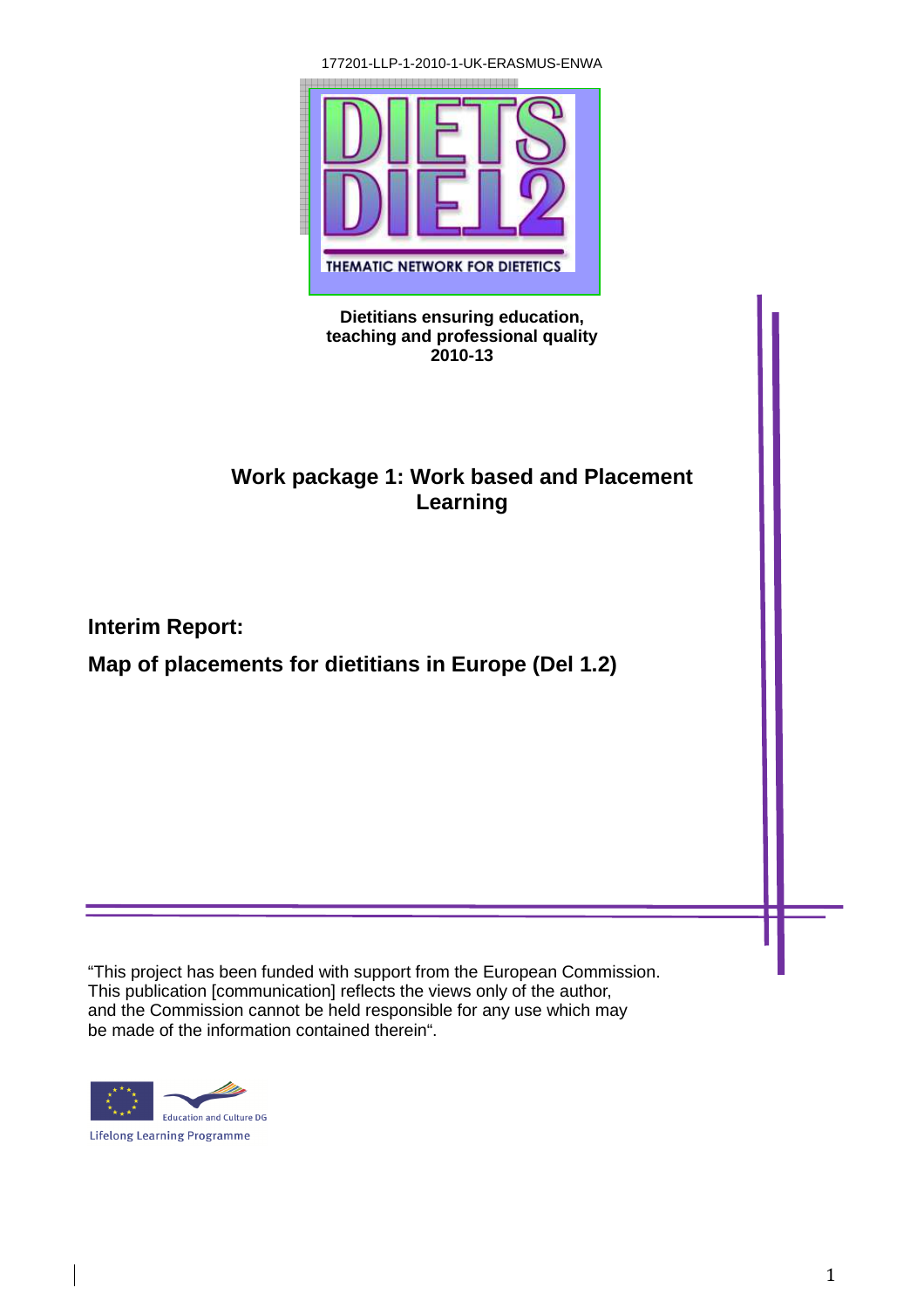## **1 Major Contributors and Work Package Members**

Sofie Joossens, Work package leader, Leuven University College, BE Thomas Aagren, Work package member, University College Sealand, DK Inge Audenaerde, Work package member, The Hague, University of Applied Sciences, NL Anne de Looy, DIETS Project Coordinator, Work package member, University of Plymouth, UK Vera Ferro Lebres, Work package member, Portuguese Nutritionist Association, PT Katalin Horvath, Work package member, Semmelweis University College of Health Care, HU Reka Keyges, Work package member, National Association of Hungarian Dietitians, HU Judith Liddell, DIETS Project Manager, Germany

Anastasia Markaki, Work package member, Technological Educational Institute of Crete, Gr Anne Elisabeth Purtscher, Work package member, University of Applied Sciences of Tyrol, DU Karin Van Ael, Work package member, Kempen University College, BE

ISBN No:

Title:

Editor:

Copy-editor:

Date of Publication:

Contact address for publication requests:

Anne de Looy, School of Health Professions, Faculty of Health, Education and Society, University of Plymouth, PL4 8AA, UK Telephone +44 (0)1752 588888

© DIETS2 Thematic Network. All rights reserved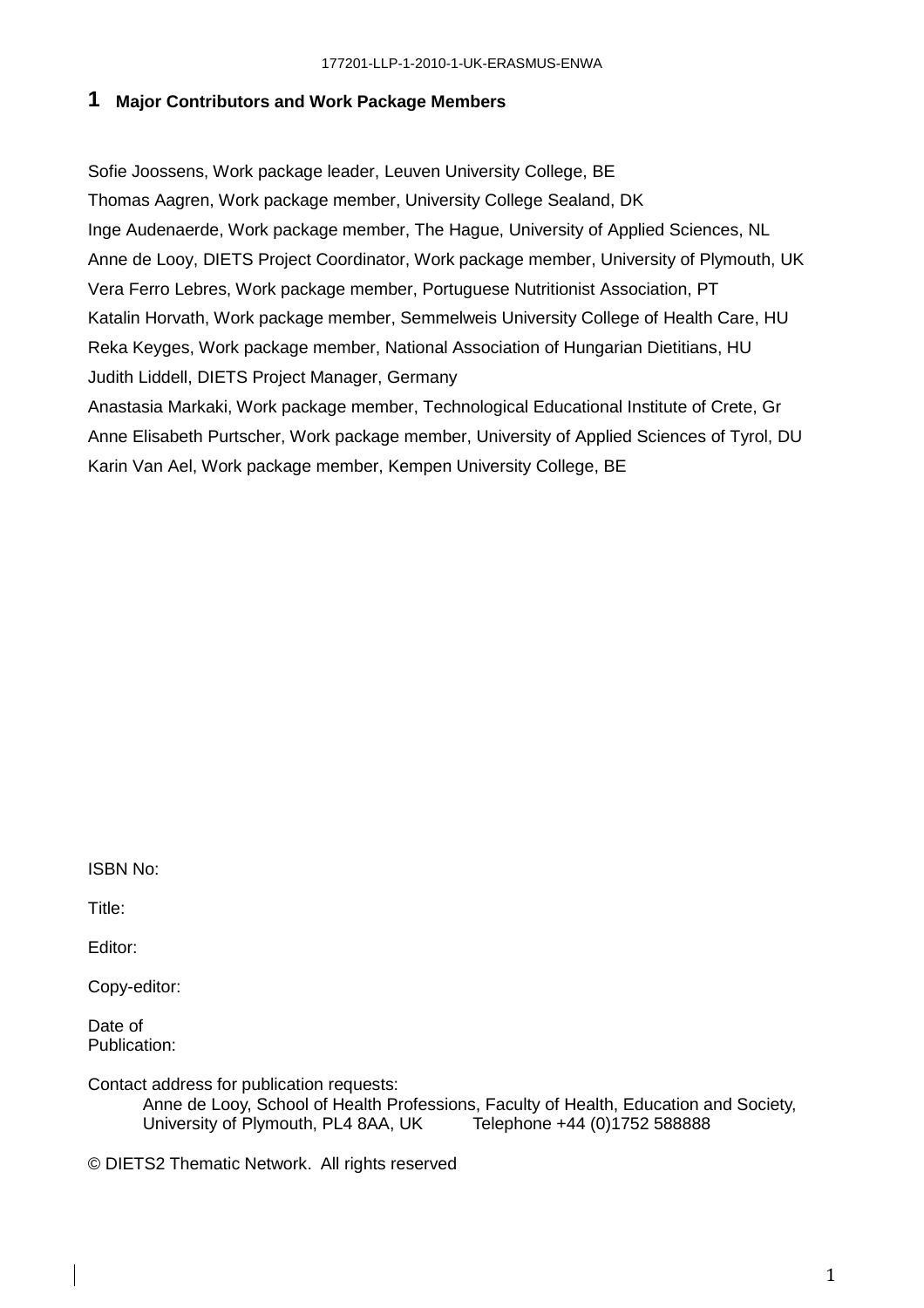# **2 Contents**

| Section        |                                                                                     | Page           |
|----------------|-------------------------------------------------------------------------------------|----------------|
| 1              | Major contributors                                                                  |                |
| $\overline{2}$ | Content                                                                             | $\overline{2}$ |
| 3              | Summary                                                                             | 4              |
| 4              | Background                                                                          | $\overline{4}$ |
| 5              | Introduction                                                                        | 5              |
| 6              | Aims                                                                                | $\overline{7}$ |
| $\overline{7}$ | Methods                                                                             | 8              |
|                | 7.1 Workshop<br>7.2 Questionnaire                                                   |                |
| 8              | <b>Results</b>                                                                      | 10             |
|                | 8.1 Workshop<br>8.2 Questionnaire<br>8.2.1 Response rate<br>8.2.2 Type of placement |                |
| 9              | Discussion                                                                          | 14             |
|                | References                                                                          |                |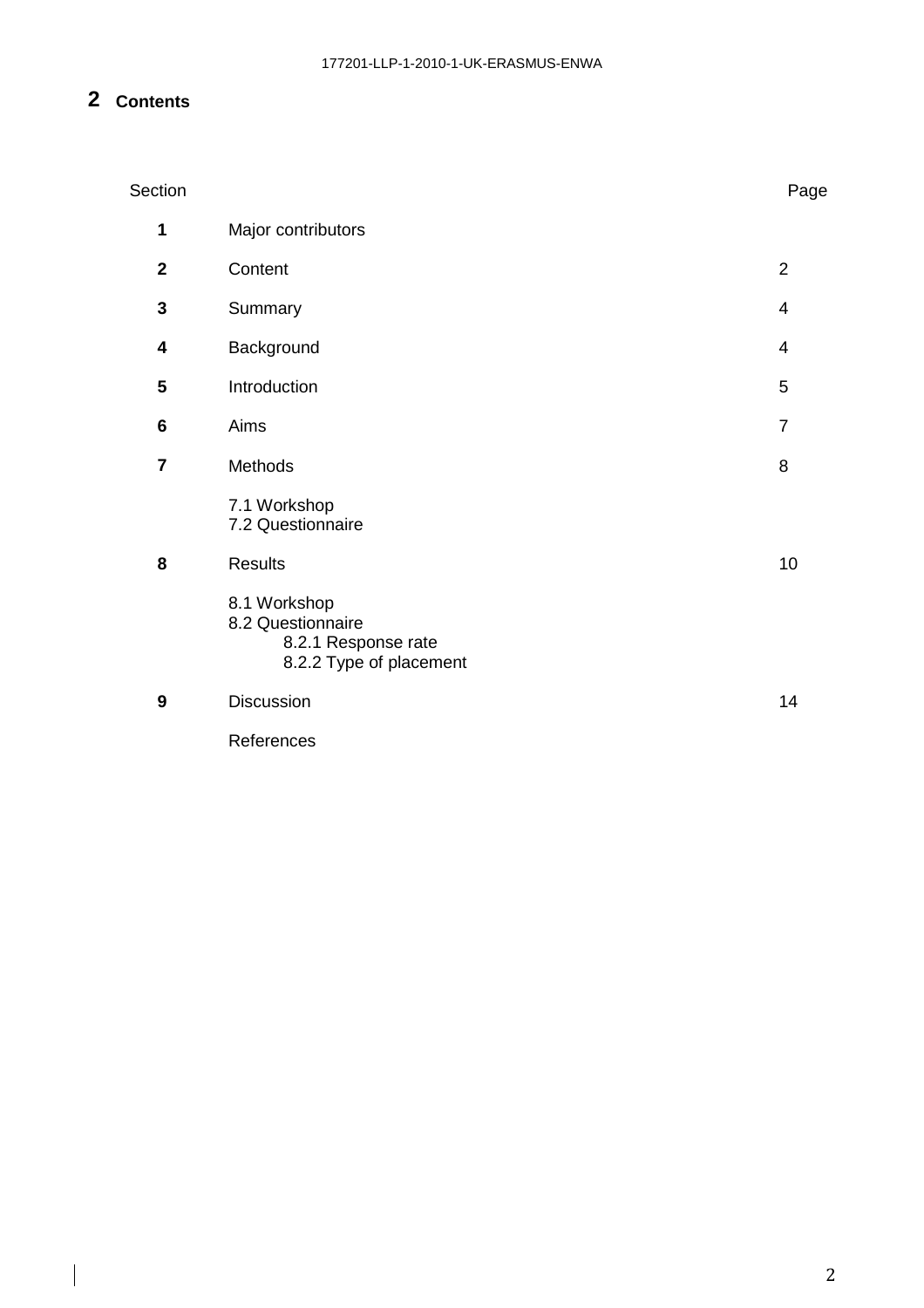## **3 Summary**

.

This report builds on the work of the DIETS1 Network which reported in the Second Report 'Learning about European practice placement education from each other' (DIETS, 2009) that dietetic placements did not just occur in the clinical environment. The second network EU funded Thematic Network 'Dietitians ensuring education, teaching and professional quality (DIETS2) builds on this foundation.

This report shows that dietetic students may find themselves in a number of different environments and up to 15 have been identified in Europe by this stage of the project. Further work will now continue to identify learning outcomes and how the standards that ensure quality within this diversity of placements are implemented.

DIETS Network Coordinator February 2012.

#### **4 Background**

"Erasmus networks are designed to promote European co-operation and innovation in specific thematic areas of particular importance to higher education in a European context. In this way, they contribute to enhancing quality, defining and developing a European dimension within a given academic discipline, study area, or furthering innovation and good practice on other aspects of higher education development. This is achieved by means of co-operation within the network between higher education institutions, university faculties and departments. Co-operation should also involve academic and other associations, learned societies, enterprises, and professional bodies, other partners of socio-economic importance in the public or private sector and, where appropriate, student organisations. All networks should bring together an appropriate range of relevant stakeholders concerned. Co-operation within networks is expected to lead to outcomes which will have a lasting and widespread impact on higher education institutions across Europe in the field concerned".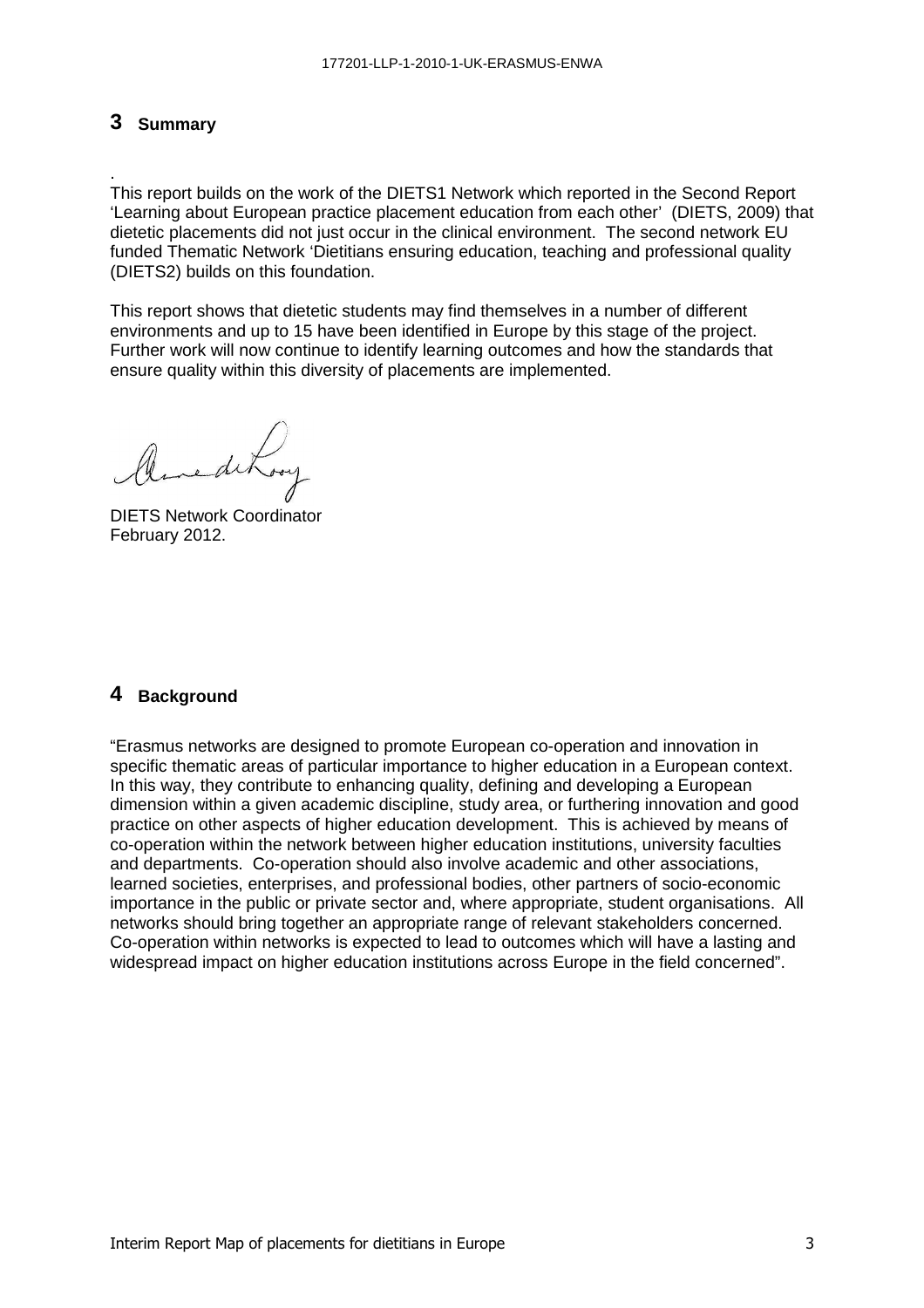# **5 Introduction**

A key part of Europe 2020 is health promotion impacting not only economically through increasing workforce's productivity and less absenteeism but also reducing the burden on healthcare as people live more healthy and active lives. Dietitians can contribute to this agenda but require understanding more fully the needs of industry and enterprise. Further to support the Lisbon Strategy dietitians and their students, the future workforce need to demonstrate flexibility and preparedness (placements) to work in novel areas of food and health. A key aim of the DIETS2 project was therefore to develop, in partnership with enterprise and others, work based learning/placements to embed good and diverse practice.

Specifically this Work Package was to:

- identify how Higher Education can support high quality practice placement/work based learning; propose new methods & implementation
- describe, analyse and compare work based/placement learning opportunities (**eg food industry/private enterprise)** to diversify dietetic education (contribute to European innovation & research)

5.1 The first Thematic Network in Dietetics (DIETS1) organised 30 months of dietitian and Higher Education academic fact finding visits to different countries between 2006-09. Overall 31 visits took place. This represented actual face-to-face visits in which 45 different HEIs participated from 71 Partner HEIs in the Network, a response rate of 63%. The HEIs represented the experience of education and training of dietitians in 22 different countries. The outcomes are fully presented in Report 2: Learning about Practice Placement Education From Each Other (DIETS, 2010) and also by de Looy et al (2010). One finding of significance was the diversity of placement length; see below.

#### **Practical placement design**

The mean length of the practical placement from the 2008 and 2009 visits is 32 weeks (Figure 1) and weekly 31 hours. One Partner teaches only medical doctors and therefore this data is omitted from the following analysis.

#### **Figure 1**



The DIETS1 project found it difficult to arrive at a consensus about practical placements and their quality for a number of reasons: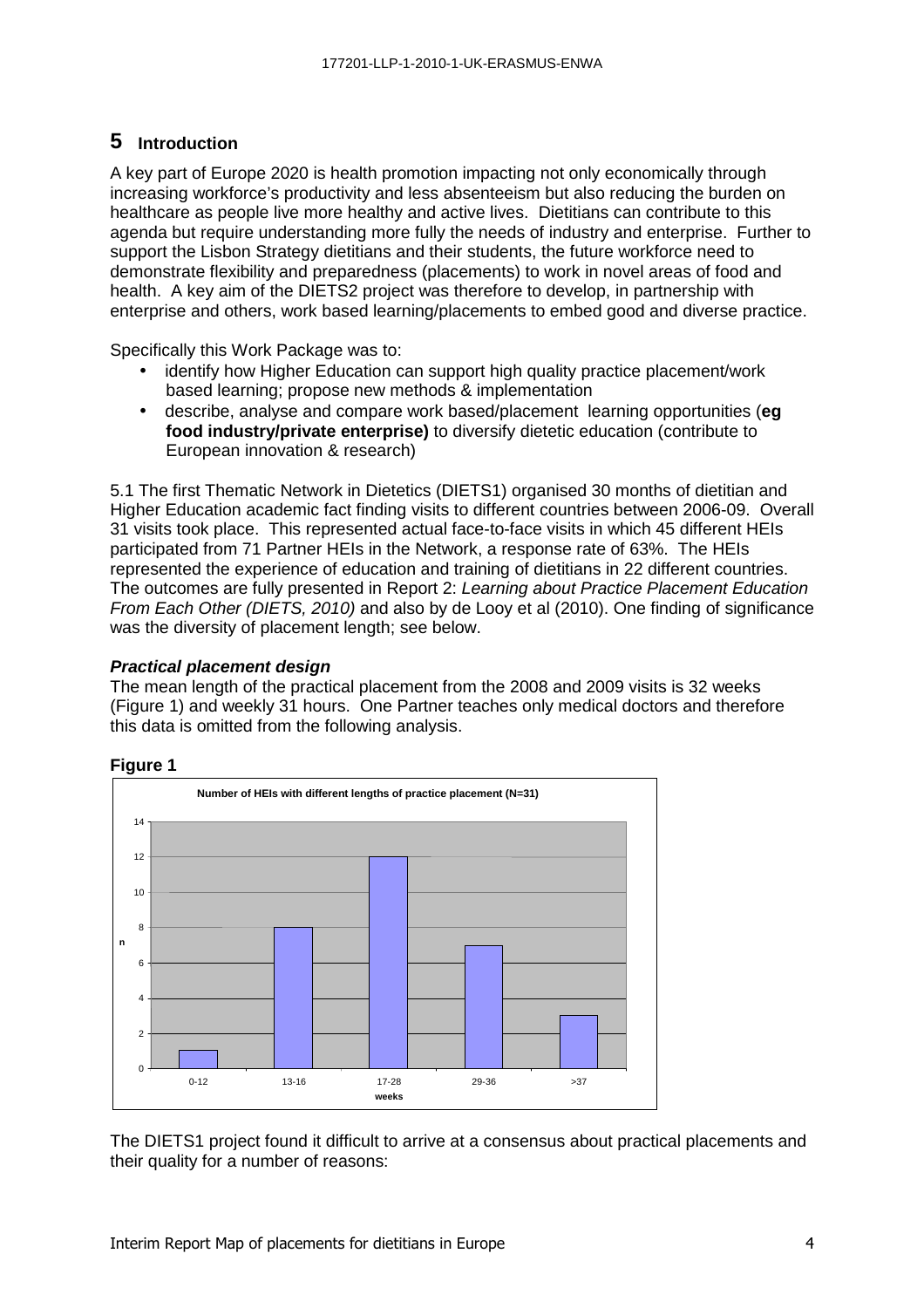- Many countries do not have a formally structured period of placement which is monitored for quality (ie visited by a member of the HEI for approval).
- Many students will not be asked to complete structured assessment and these are not formally graded as pass or fail.
- Some countries do not have a placement formally supervised by a dietitian.

For this reason the DIETS1 Network published Placement Standards which were subsequently adopted by EFAD in 2010 as The European Dietetic Practice Placement Standards.

5.2 This work package, for the aforementioned reasons, was designed to build on the work

of DIETS1 and aims to

- identify how Higher Education can support high quality practice placement/work based learning; propose new methods & implementation
- describe, analyse and compare work based/placement learning opportunities (**eg food industry/private enterprise)** to diversify dietetic education (contribute to European innovation & research)

and in meeting the above objectives there will be a:

- $\checkmark$  development of dietetic practice through improved education of students;
- $\checkmark$  need to develop quality indicators for practical dietetics education;
- $\checkmark$  to share and disseminate best practice for teaching dietetics in practice:
- $\checkmark$  and finally to provide data for the description of all areas of dietetics practice, education and training throughout Europe (DIETS, de Looy et al, 2009).

This interim report describes the diversity of dietetic placements in Europe and acts as a Benchmark for subsequent work to be undertaken to monitor improvements in placement opportunities for dietetic students. More specifically this report provides information for deliverable 1.2 'Map of placements for dietitians in Europe'.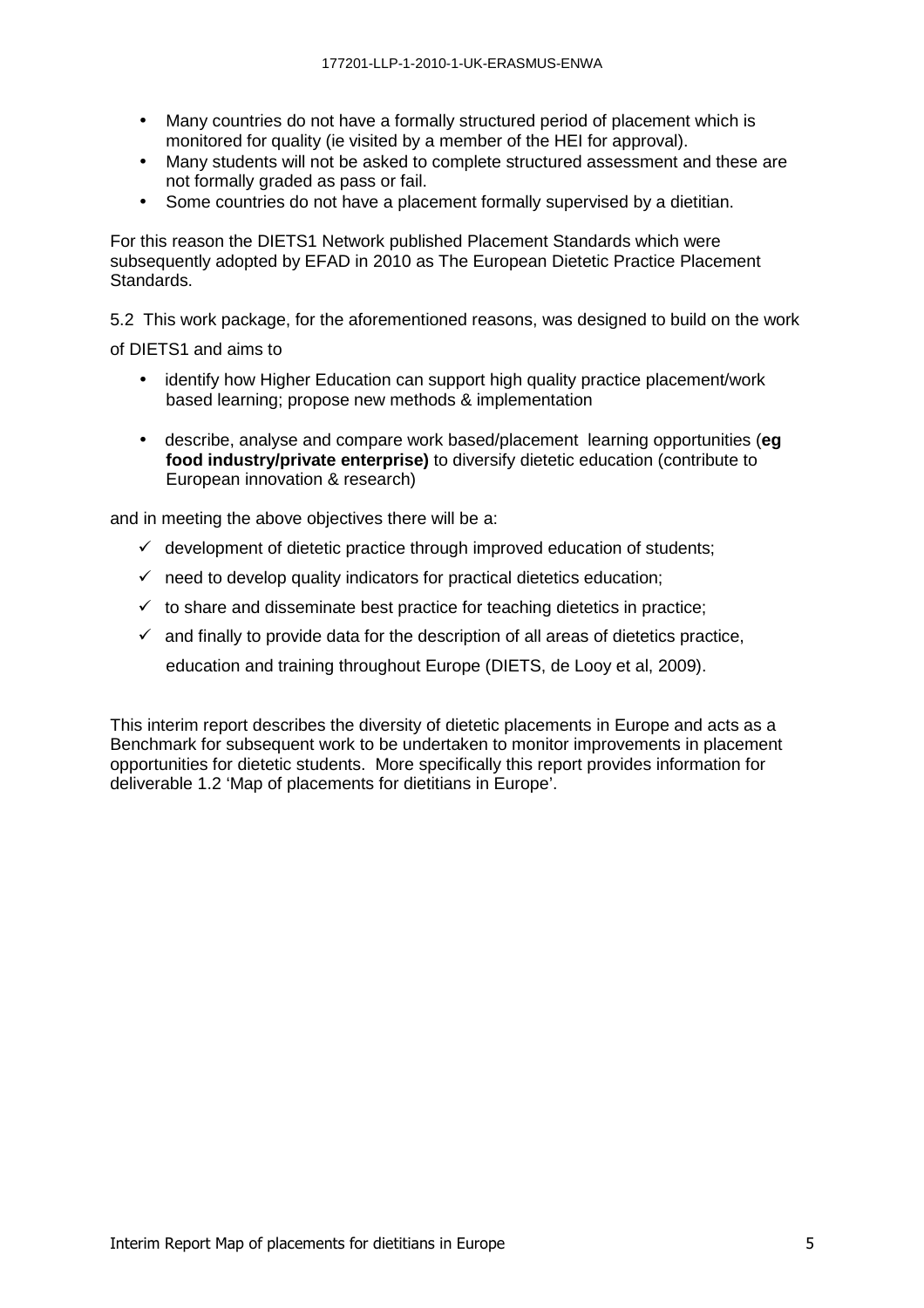#### **6 Aims**

- To map current diversity of practice placement/work based learning opportunities for dietetic students in Europe.
- To analyse and compare practice placement/ work based learning opportunities to diversify dietetic education by innovative practices.
- To present the data in the form of a report which can be used as a Benchmark for subsequent initiatives to encourage diversification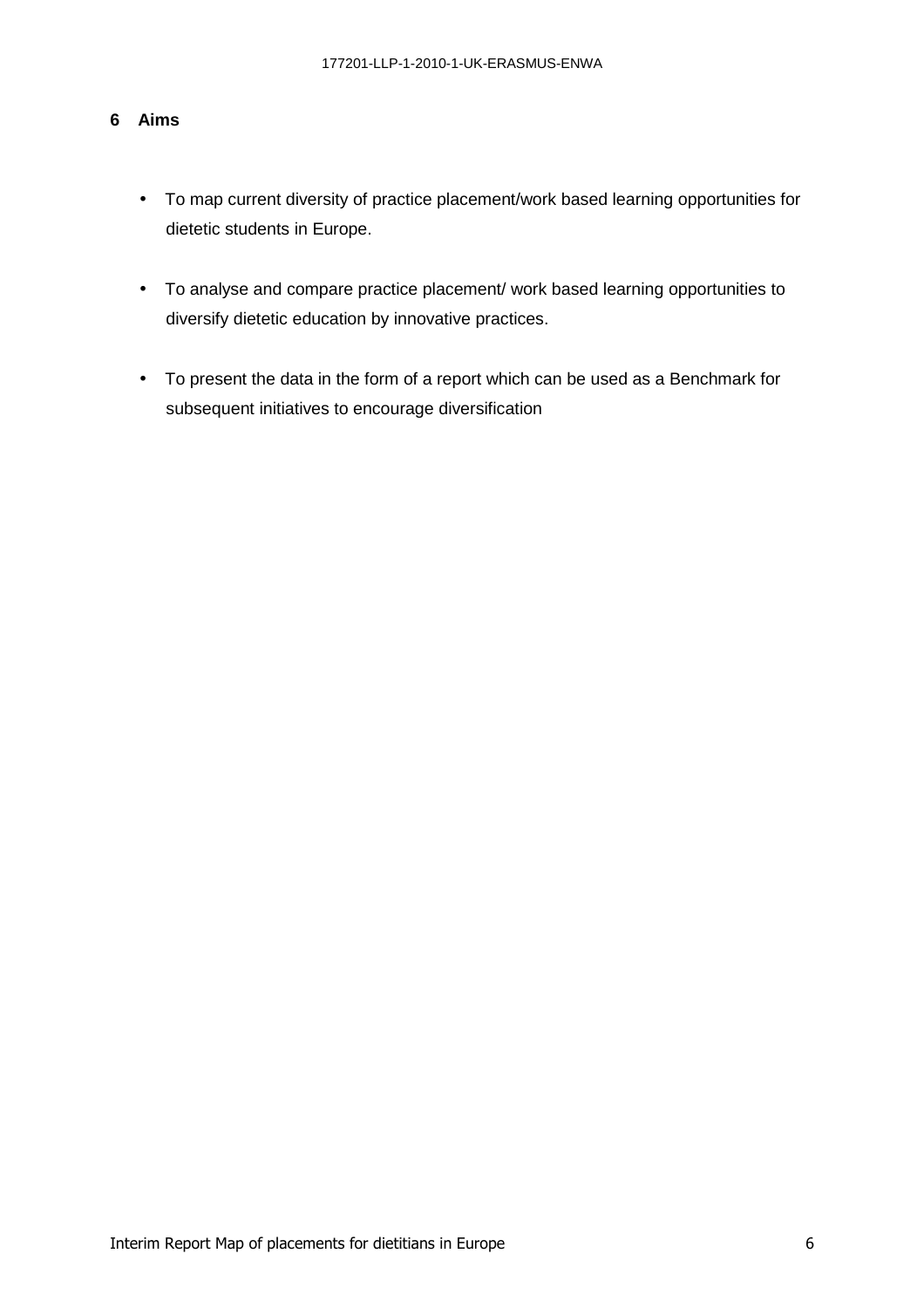## **7 Methods**

## **Two methods were used to gather data for this Benchmark; a face to face workshop and a questionnaire.**

## **7.1 Workshop**

A workshop entitled 'Innovative Student Placements' was organised by the Work Package 1 (WP1) members during the kick off meeting of DIETS2 in Amsterdam, December  $3<sup>rd</sup>$  2010. Assuming that 'innovative student placement' can represent new and unexplored work placements as well as qualitatively upgraded existing practice in use of work placements, five questions were presented:

- 1. What kind of placement do you have?
- 2. Do you use learning outcomes for practical placement?
- 3. How do you ensure the quality of the practical placement? Do you have supporting documents for all parties involved?
- 4. How do you monitor problems during practical placement?
- 5. Do you provide training for practice trainers and supervisors?

Discussion groups were monitored by two WP1 members and notes were taken in order to explore the type of placements used by HEI's and the presence and quality of any supporting documents.

## **7.2 Questionnaire**

A questionnaire was formulated and then piloted by the work package members. It was then converted to an online form by Lime Survey (SID 75837: Mapping Student Placement and their quality). The actual questionnaire is found in Appendix 1.

All Higher Education Institutions (HEI's) that were partners of DIETS2 or National Dietetic Associations (NDAs), if HEI's did not represent a partner-country, were invited to complete the survey.

The survey consisted of three sections:

**Section1:** provided demographic information about the participants

**Section 2:** to identify the diversity of placements eg

- > Clinical (public hospital/private clinic/nursing home)
- > Health, Education and Social care (local health centre, doctor practice/health promotion/schools, kindergarten/local council, public health, government department, non-governmental agency)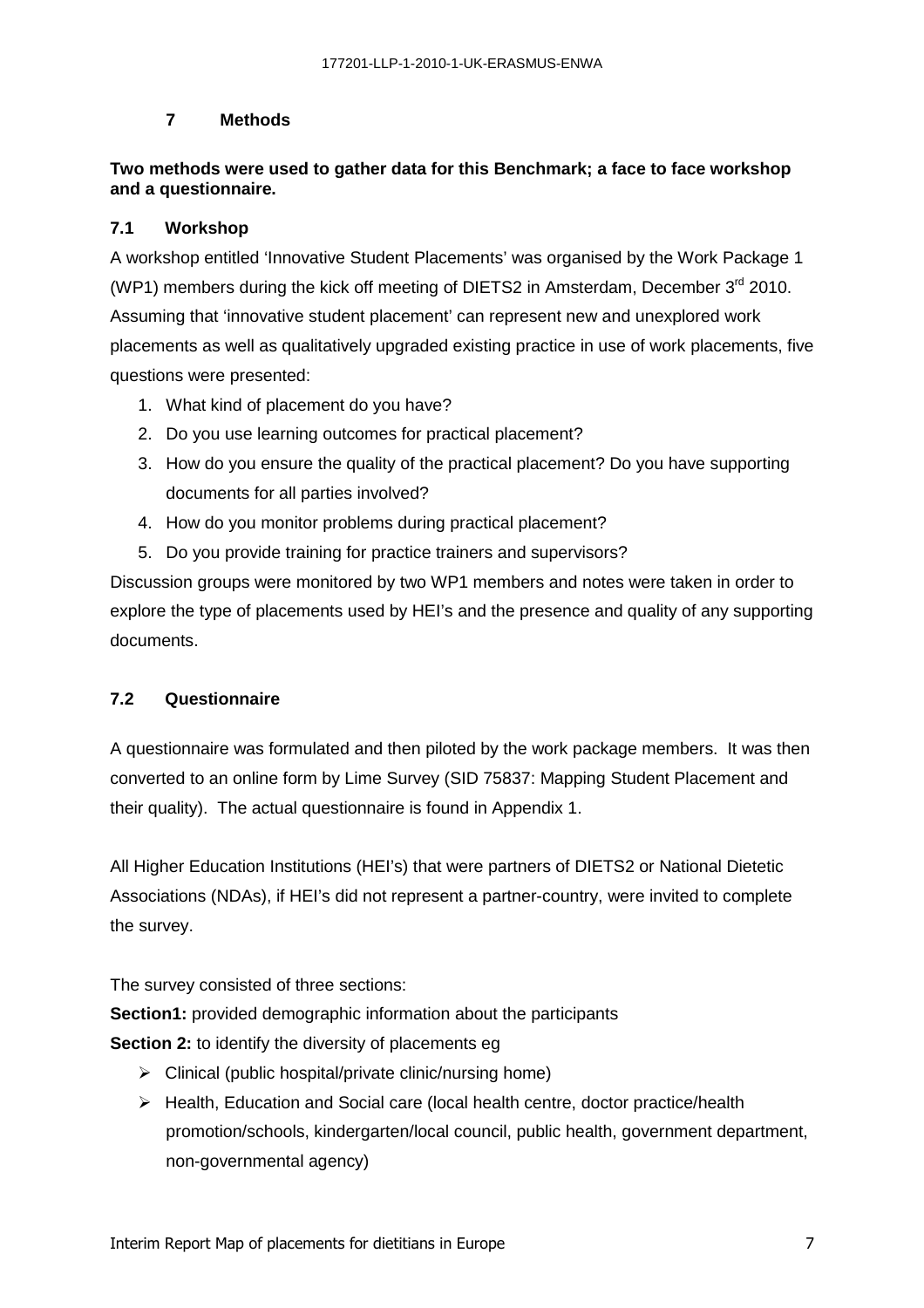- > Catering (hospital, nursing home/school/restaurant (public or private
- > Food industry/Private Industry/ Army, Navy, Air Force/health institutes/Research institutes/freelance dietitian
- > Others: specify

**Section 3:** The quality of supporting documents for the placements ie Standards for the placement.

The survey was online accessible from mid April 2011 for 6 weeks. A reminder was sent to achieve a 50% or more response rate.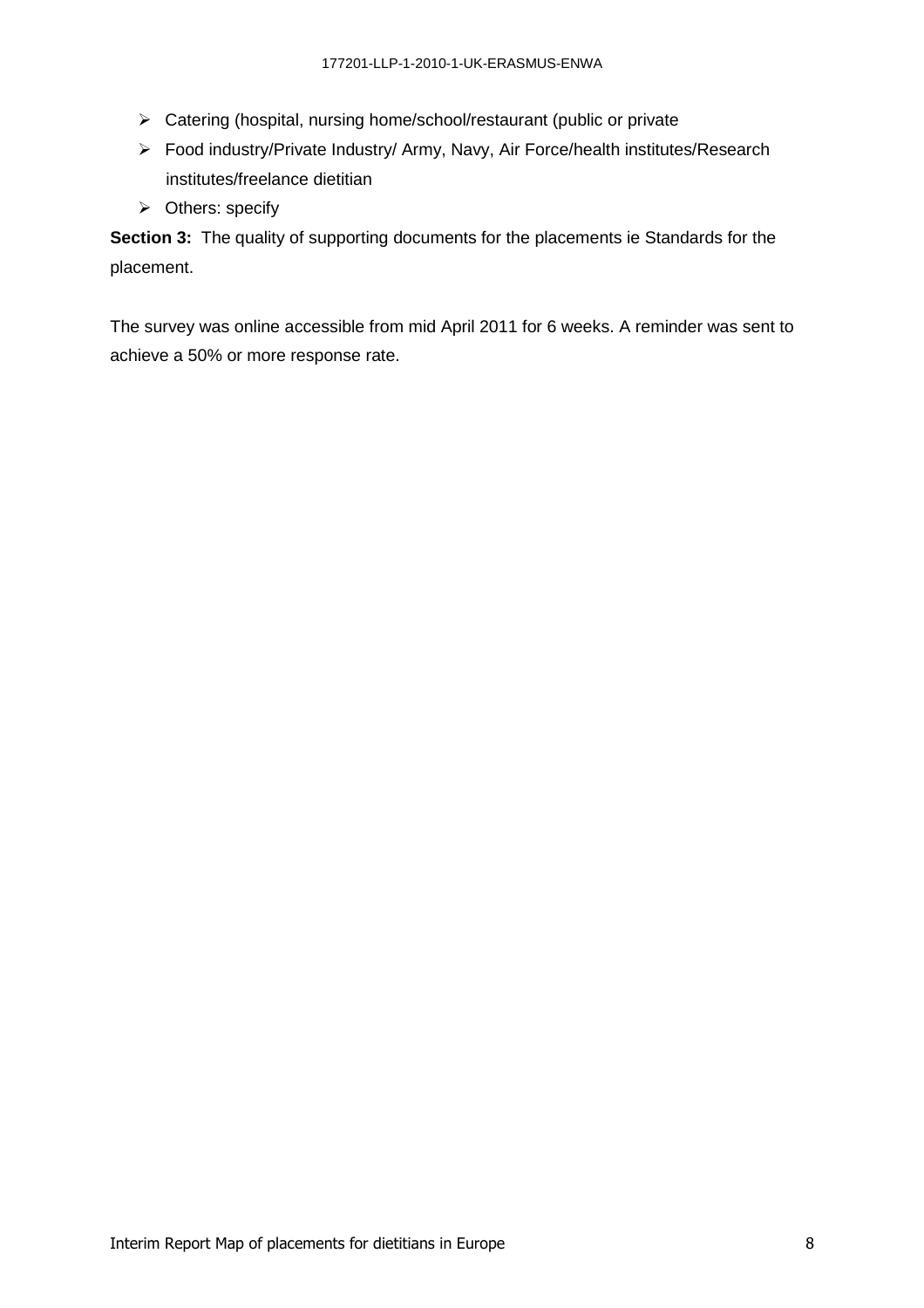## **8 Results**

## **8.1 Workshop**

In total, 21 participants took part in the workshop. They were representatives of HEI's, NDAs and other public and private enterprises. Participants originated from Belgium, Czech Republic, Denmark, France, Greece, Hungary, Lithuania, Norway, Portugal, Spain, Switzerland, The Netherlands and the United Kingdom.

All discussion groups were familiar with clinical and catering settings. Specified practical placements included food industry, quality control, schools, kindergarten, the army, research institutes, health/sport institutes, private practice, cancer society, home care, local council, government (public health), European Space Centre, H&R department of large companies and supermarkets.

## **8.2 Questionnaire**

## **8.2.1 Response Rate**

In total, 67 HEI's (n=58) or NDAs (n=9) were asked to complete the survey (DIETS2 partners). A response rate of 58% (39/67) was achieved from the 27 surveys, 2 NDAs and 25 HEIs were fully completed and thus included for further analysis.

Responders originated from different countries: Belgium (n=5), Spain (n=3), Sweden (n=3), Austria (n=2), Greece (n=2), Lithuania (n=2), The Netherlands (n=2), France (n=1), Hungary  $(n=1)$ , Iceland  $(n=1)$ , Ireland  $(n=1)$ , Israel  $(n=1)$ , Luxembourg  $(n=1)$ , Portugal  $(n=1)$  and Slovak Republic (n=1).

## **8.2.2 Types of placements**

Figure 1 gives an overview of all types of placements. The survey identified 'Public hospital' as the most common provider of all placements with 89%. Other clinical settings described as 'Nursing homes' and 'Private clinic' were less common with 41% and 30%, respectively. Up to 48% (13/27) of responders indicated to use of at least two out of the three suggested types of 'Clinical' settings.

Placements in 'Health, education and social care were more or less equally represented with 44% for both local health care centres and doctor practices and for health promotion placements and 41% for both schools or kindergarten and for local councils, public health, government department or non governmental agencies as placements. Fifty six percent of the responders indicated to use at least two out of the four suggested types of 'Health, education and social care' settings.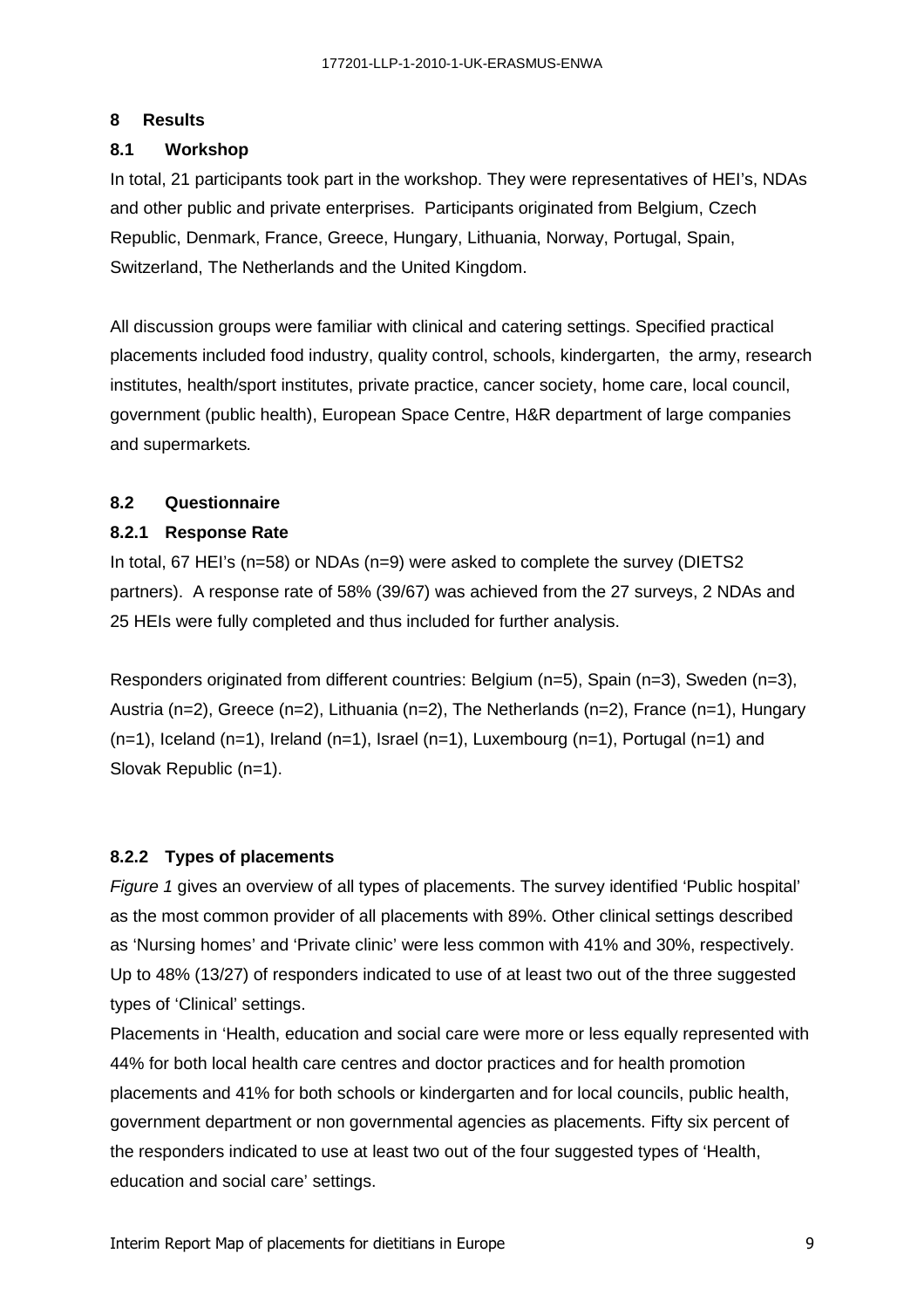The practical placement identified as 'Catering' was undertaken in 'Hospitals' and 'Nursing homes' (70%) and undertaken in 'Schools' or 'Restaurants' (48%). Here, 44% of all the responders indicated that they used both types of placements within the 'Catering' setting. Other practical placements that were listed in the questionnaire show that 'Food industry' as the main provider (41%) followed by 'freelance dietitians' (37%), 'health institutes' (26%), 'research institutes' (22%), 'Private industry' (11%) and finally ' Army/Navy/Air force' ( 7%). Lastly, an option was provided in the survey to specify other placements, not identified in the list of the above mentioned categories of practical placements. This category included 5 responses. Supermarket chains, consumer association, pharmacies and shops selling dietary products, nutrition magazines and food inspection were specified as a type of placement by the responders.

Table 1 provides information of the placement diversity per country. Furthermore, it is indicated if a HEI or a NDA provided this information, as well as the number of responders per country.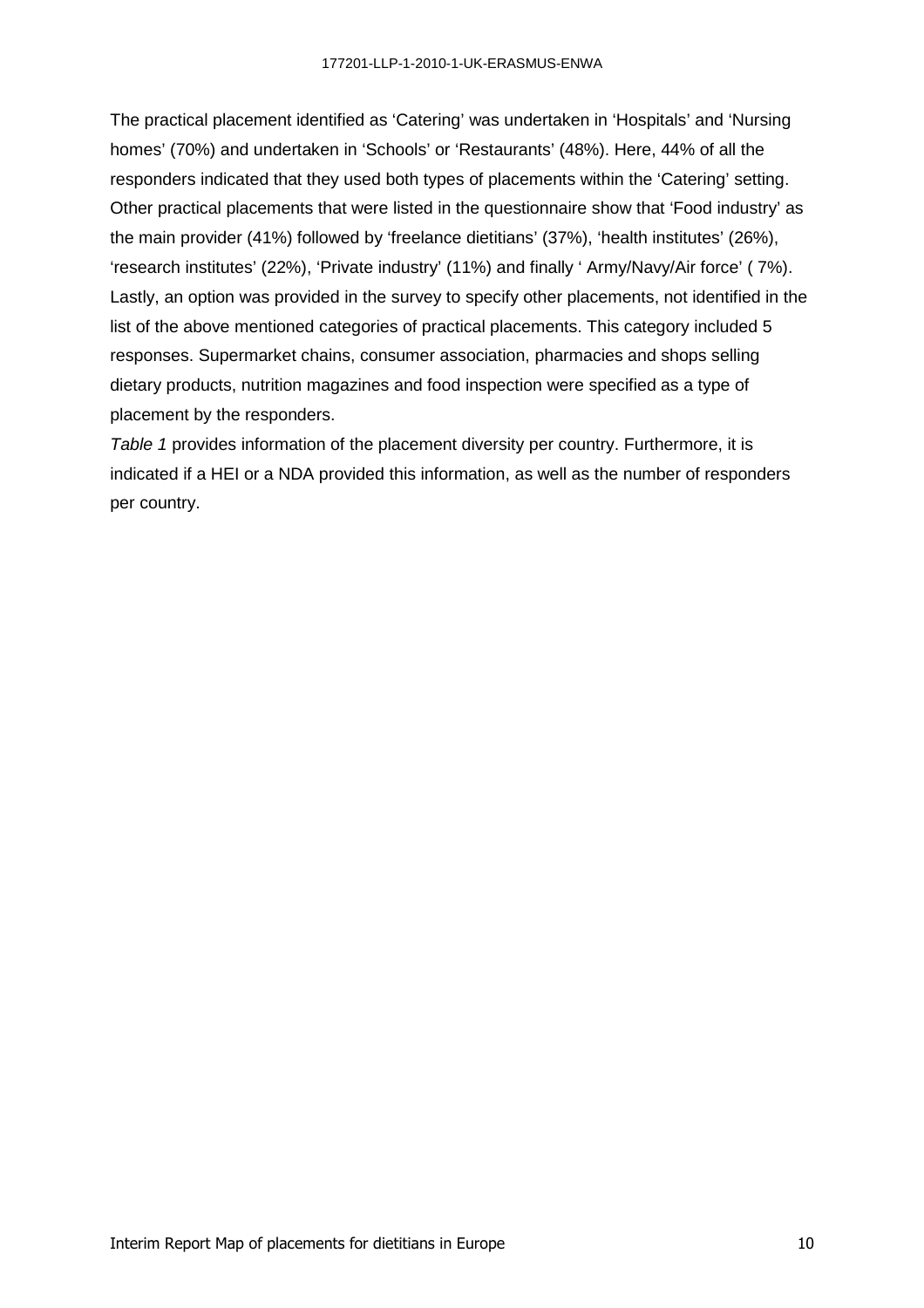

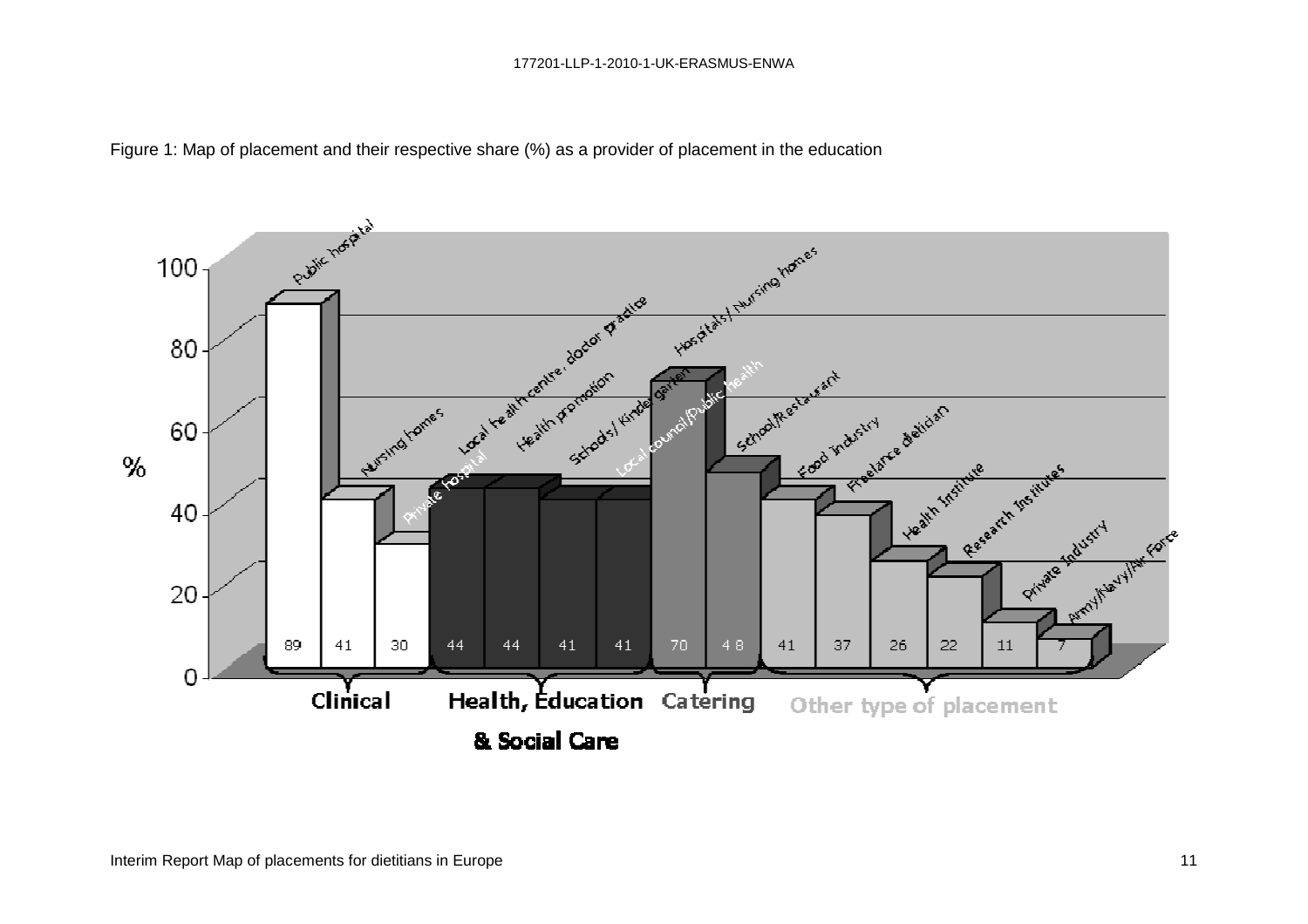| <b>Country</b>            | Type of placement  |                           |                 |                              |                                |                           |                           |                         |                  |                  |                     |                         |                     |                           |                        |                                                          |
|---------------------------|--------------------|---------------------------|-----------------|------------------------------|--------------------------------|---------------------------|---------------------------|-------------------------|------------------|------------------|---------------------|-------------------------|---------------------|---------------------------|------------------------|----------------------------------------------------------|
|                           | <b>Clinical</b>    |                           | Catering        |                              | Health, Education, Social Care |                           |                           |                         | <b>Other</b>     |                  |                     |                         |                     |                           |                        |                                                          |
|                           | Public<br>hospital | Private<br>hospital       | Nursing<br>home | Hospital,<br>nursing<br>home | Restaurant                     | Local<br>health<br>centre | Health<br>promotion       | School,<br>kindergarten | Local<br>council | Food<br>Industry | Private<br>Industry | Army, Navy<br>Air Force | Health<br>Institute | Research<br>Institute     | Freelance<br>dietician | Other: specify                                           |
| Austria *                 | X                  | $\boldsymbol{\mathsf{x}}$ | X               | X                            |                                |                           |                           | x                       | X                | X                |                     |                         |                     |                           |                        |                                                          |
| Belgium *                 | X                  | X                         | X               | X                            | X                              | $\boldsymbol{\mathsf{x}}$ | $\boldsymbol{\mathsf{x}}$ | x                       | X                | X                | X                   | X                       | X                   | $\boldsymbol{\mathsf{x}}$ | $\mathsf{x}$           | Supermarkets, Dietary<br>shops, Consumers<br>association |
| France*                   | X                  | X                         | x               |                              |                                | X                         | X                         | x                       | X                | x                |                     |                         |                     |                           |                        |                                                          |
| Greece*                   | X                  | $\boldsymbol{\mathsf{x}}$ | X               | X                            | X                              | X                         | X                         | X                       |                  | X                |                     |                         | X                   | X                         | X                      |                                                          |
| Hungary*                  | x                  |                           | X               | x                            | $\boldsymbol{\mathsf{x}}$      |                           |                           |                         |                  |                  |                     |                         |                     |                           |                        |                                                          |
| $Iceland*, \overline{**}$ |                    |                           |                 | X                            |                                |                           |                           |                         |                  |                  |                     |                         |                     |                           |                        |                                                          |
| Ireland*                  | X                  | $\boldsymbol{\mathsf{x}}$ |                 | X                            |                                |                           |                           |                         | X                |                  |                     |                         |                     |                           |                        |                                                          |
| Israel*                   | x                  |                           | X               |                              |                                | X                         |                           |                         | X                |                  |                     |                         |                     |                           |                        |                                                          |
| Lithuania*                | X                  |                           |                 | X                            |                                |                           |                           | x                       |                  |                  |                     |                         |                     |                           |                        |                                                          |
| Luxembourg*<br>$**$       | X                  |                           |                 | X                            |                                | X                         | $\boldsymbol{\mathsf{x}}$ |                         |                  |                  |                     |                         |                     |                           |                        |                                                          |
| Netherlands*              | X                  | X                         | x               | X                            | x                              | X                         | X                         | x                       | X                | X                | x                   | X                       | x                   | X                         | x                      |                                                          |
| Portugal*                 | X                  |                           | X               | x                            | x                              | X                         | X                         | X                       | X                |                  |                     |                         |                     |                           |                        |                                                          |
| Slovak<br>Republic*       | X                  |                           |                 |                              |                                | x                         |                           |                         |                  |                  |                     |                         |                     |                           |                        |                                                          |
| Spain*                    | X                  | X                         |                 | x                            | x                              |                           | X                         | X                       | X                | x                |                     |                         |                     | X                         | X                      |                                                          |
| Sweden*                   | x                  |                           |                 | x                            | x                              |                           |                           |                         |                  | x                | x                   | X                       | x                   | X                         | X                      | Food inspection                                          |

#### **Table 1: Type of placement per country**

\* Austria (n=2), Belgium (n=5), France (n=1), Greece (n=2), Hungary (n=1), Iceland (n=1), Ireland (n=1), Israel (n=1), Lithuania (n=2),

Luxembourg (n=1), The Netherlands (n=2), Portugal (n=1), Slovac Republic (n=1), Spain (n=3) and Sweden (n=3).

\*\* NDAs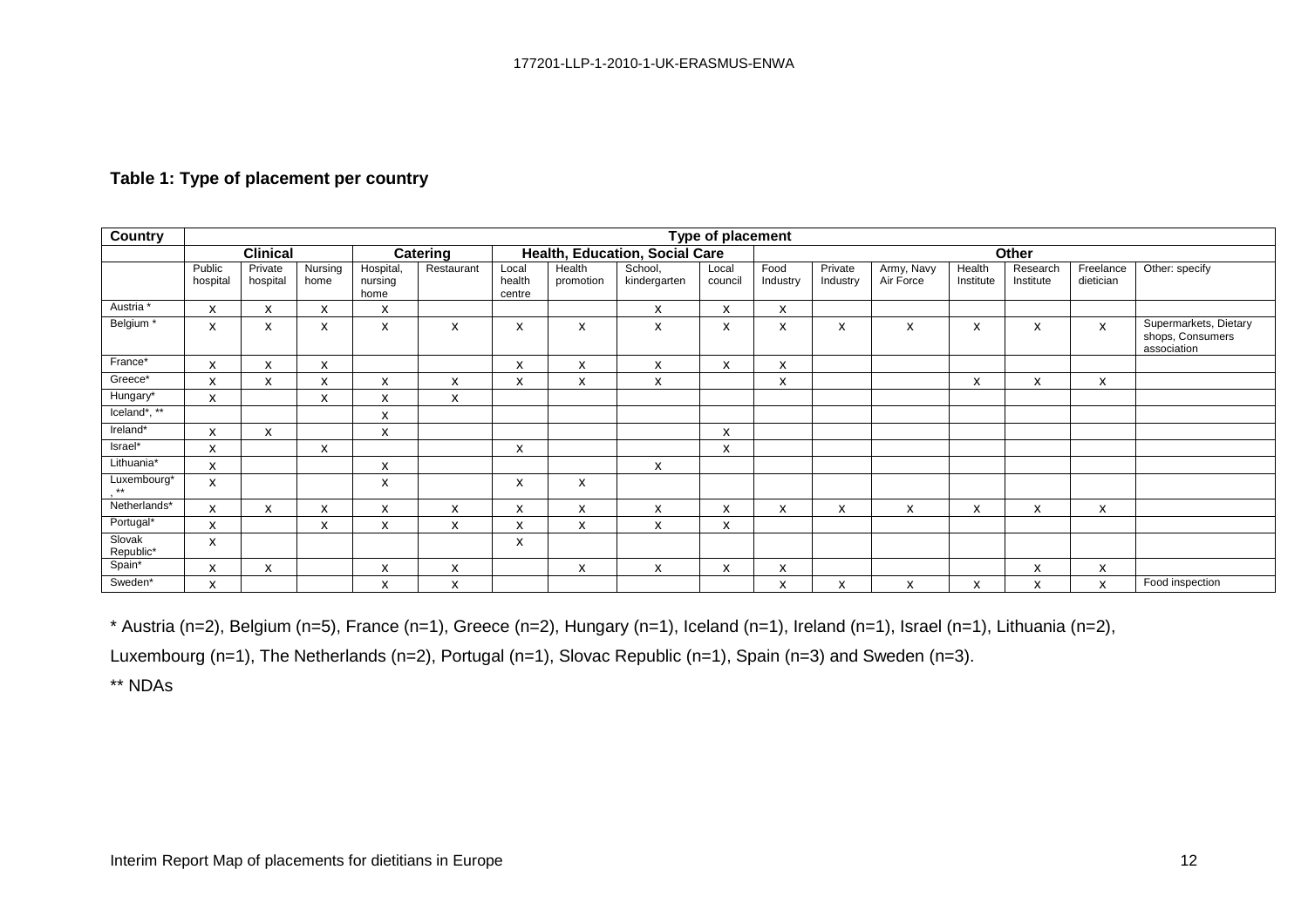#### **9 Discussion**

By mapping dietetic education in Europe during 2006-2009, preliminary data were published on type of placement. Placements in the clinical setting were pointed out to be most common. Furthermore, food industry was describes as an alternative placement (de Looy et al, 2010).

Now, the above mentioned data are confirmed by the results of the workshop and again by the output of the questionnaire. Despite a rather low response rate of the latter. The public hospital is the most common provider of placements. The results of the survey reveal that 89% of responders are familiar with this type of work placement in the education. Or, 14 out of 15 countries recognise the public hospital as a placement. This is to be expected as the majority of dietitians will be found in the clinical environment and can provide the necessary supervision of the student of dietetics.

Furthermore, all categories of suggested placements in the questionnaire were recognised practical placements, with 'other: Army/Navy/Air Force' as the less common subcategory. Only 7% of responders identified them as a work placement provider. Up to 56% of responders indicate to collaborate with more than one type of placement within the subclasses that have been defined. This is an indicator for the knowledge and experience of HEI's today with alternative placements.

Section two of the survey provided an extensive list of types of work placements accommodated with suitable examples. As a consequence, the survey itself could contribute towards a wider view on practical placements. However, a more important result of the survey are the suggestions made by the responders such as supermarket chains, consumer association, pharmacies and shops selling dietary products, nutrition magazines and food inspection that eventually all can be categorised under 'other, food industry and private industry'. The placements are specifically enumerated with the purpose to encourage the search towards innovative practical placements to diversify dietetic education

Further analysis is currently undertaken towards the quality and organisation of the placements. As mentioned before, in the assumption that 'innovative student placement' can represent new and unexplored work placements as well as qualitatively upgraded but existing work placements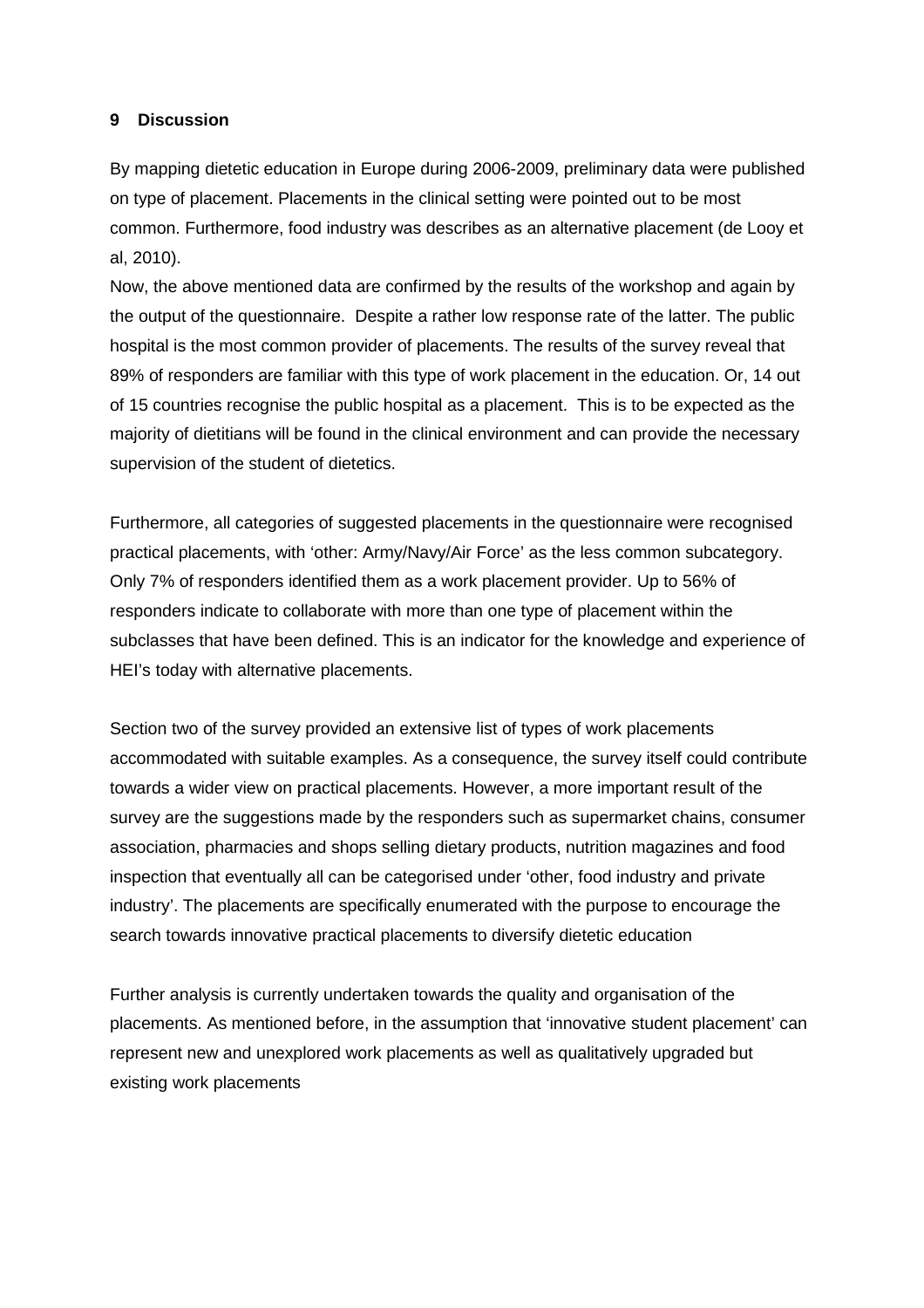#### **References**

DIETS (2009) Report 2: Learning about European practice placement education from each other. Found at www.efad.org

de Looy A, Naumann E, Govers E, Jaeger MJ, Liddell J, Maramba IDC, Cuervo. (2010) "Thematic Network DIETS mapping dietetic education in Europe 2006-2009: comparisons to the European Academic and Practitioner Standards of Dietetics", Act Diet; 14(3):109-119

EFAD (2010) European Practice Placement Standards. Available at www.efad.org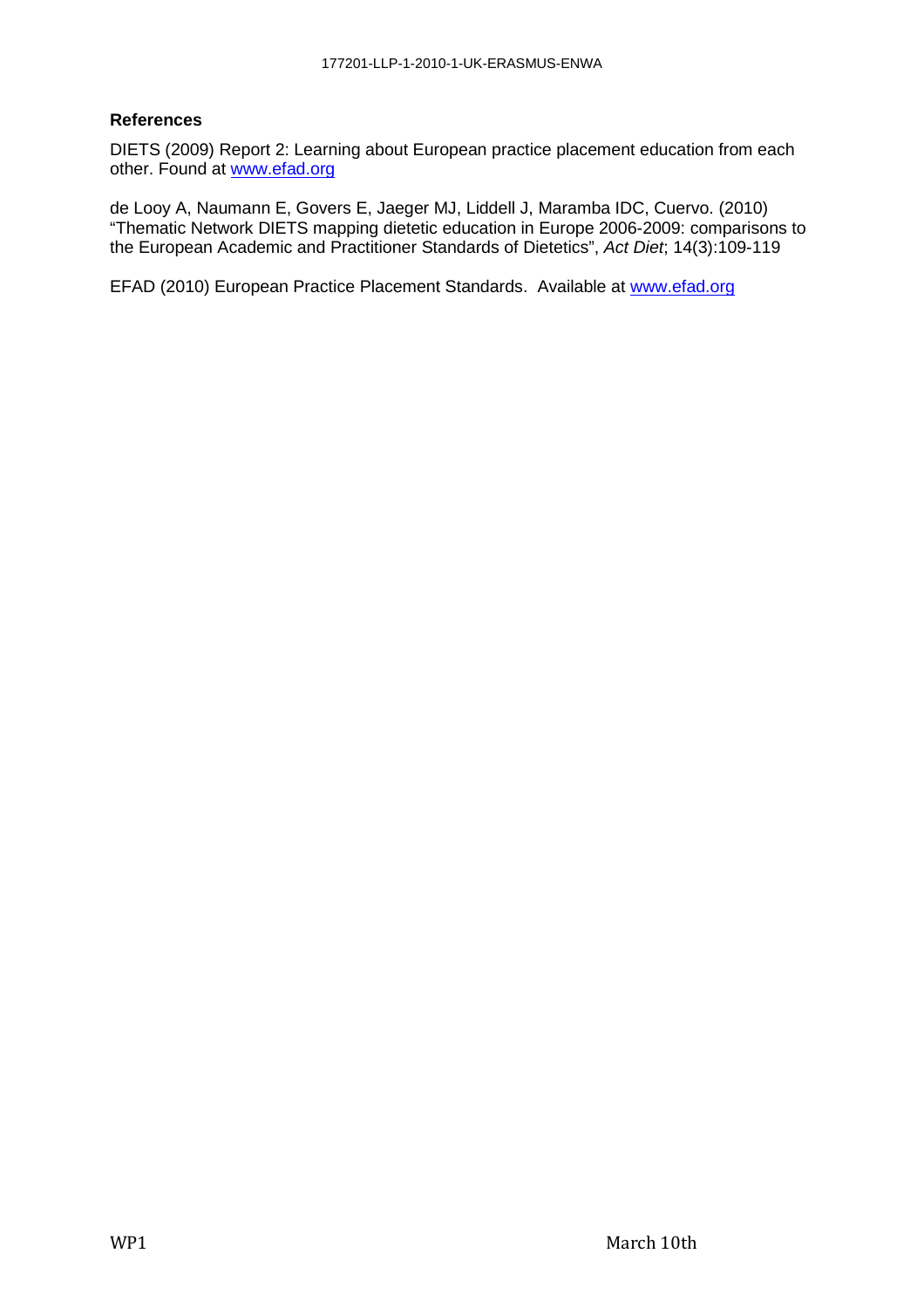**Appendix 1** 



# **Mapping Student Placements and their quality**

# **The purpose of this questionnaire is to map student placements and their**

# **quality.**

There are 3 sections to this questionnaire: First you will be asked to complete the administrative information section. Furthermore, the purpose of this questionnaire is twofold, namely to identify the diversity of placements that are used by dietetic students (second section) and secondly what documents HEI provide to support the students (third section). To fulfil this latter goal, we invite you to compare your standards with those of European Federation of the Association of Dieticians (EFAD) and to share your documents with us on the DIETS-website.

Please complete the questionnaire as fully as possible. If you have any questions please contact any member of WP1 - Supporting Work based/Placement Learning. There are 29 questions in this survey

# **I Administrative information**

# **1 Name of your Institute: \***

Please write your answer here:

## **2 DIETS2 Partner number: \***

Please write your answer here:

# **3 Country of Partner Institute: \***

Please choose **only one** of the following:

- $\bigcirc$ Belgium
- **OBulgaria**
- **OCzech Republic**
- Denmark
- Germany
- Estonia
- Greece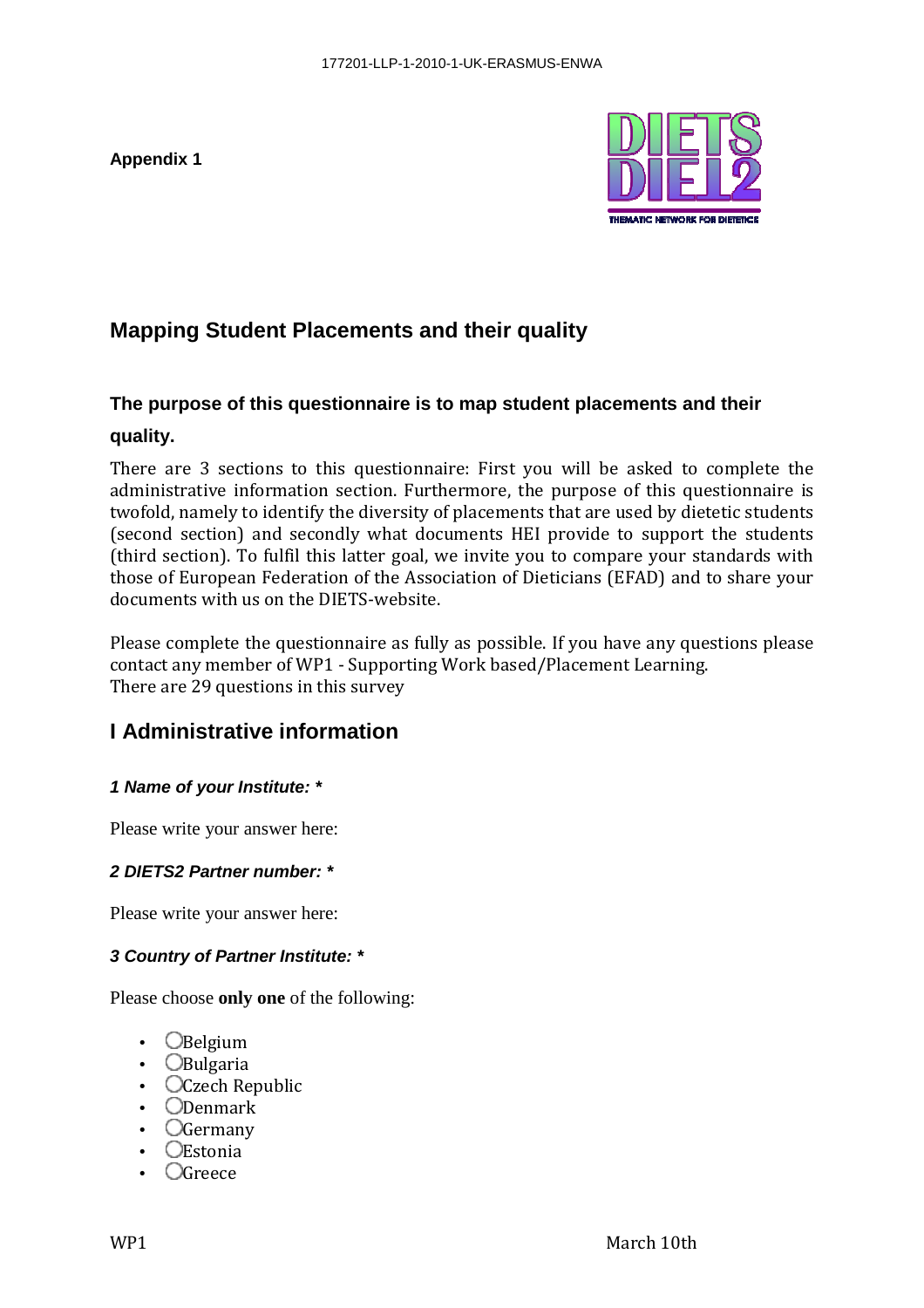- $Ospan$
- $\bullet$   $\bullet$  France
- $\bullet$   $Q$ Ireland
- **CAustria**
- $\bullet$   $\bullet$  Italy
- $Ocyprus$
- $\bullet$   $\Box$ Latvia
- **OLithuania**
- **CLuxembourg**
- **C**Hungary
- $\bullet$   $\Box$ Malta
- ONetherlands
- $\bullet$   $\bullet$  Finland
- $\bullet$   $\bullet$   $\bullet$  Poland
- $\bullet$   $\bullet$  Portugal
- Romania
- **Oslovenia**
- **Oslovakia**
- **O**Sweden
- **OUnited Kingdom**
- $\bullet$   $\sigma$ Turkey
- Liechtenstein
- $\bullet$   $\bigcirc$  Iceland

#### **4 Your name: \***

Please write your answer here:

## **5 Your function: \***

Please write your answer here:

## **6 Your Contact details (e-mail address and /or telephone number): \***

Please write your answer here:

# **II Different types of placements used on dietetic courses**

**Below is a list of dietetic placements that have been used in Europe, please add to the list or tell us where you send your students.** 

## **7 Number of weeks (in total) students spend on the placement: \***

Please choose all that apply and provide the number of weeks:

•  $\Box$ Clinical – public hospital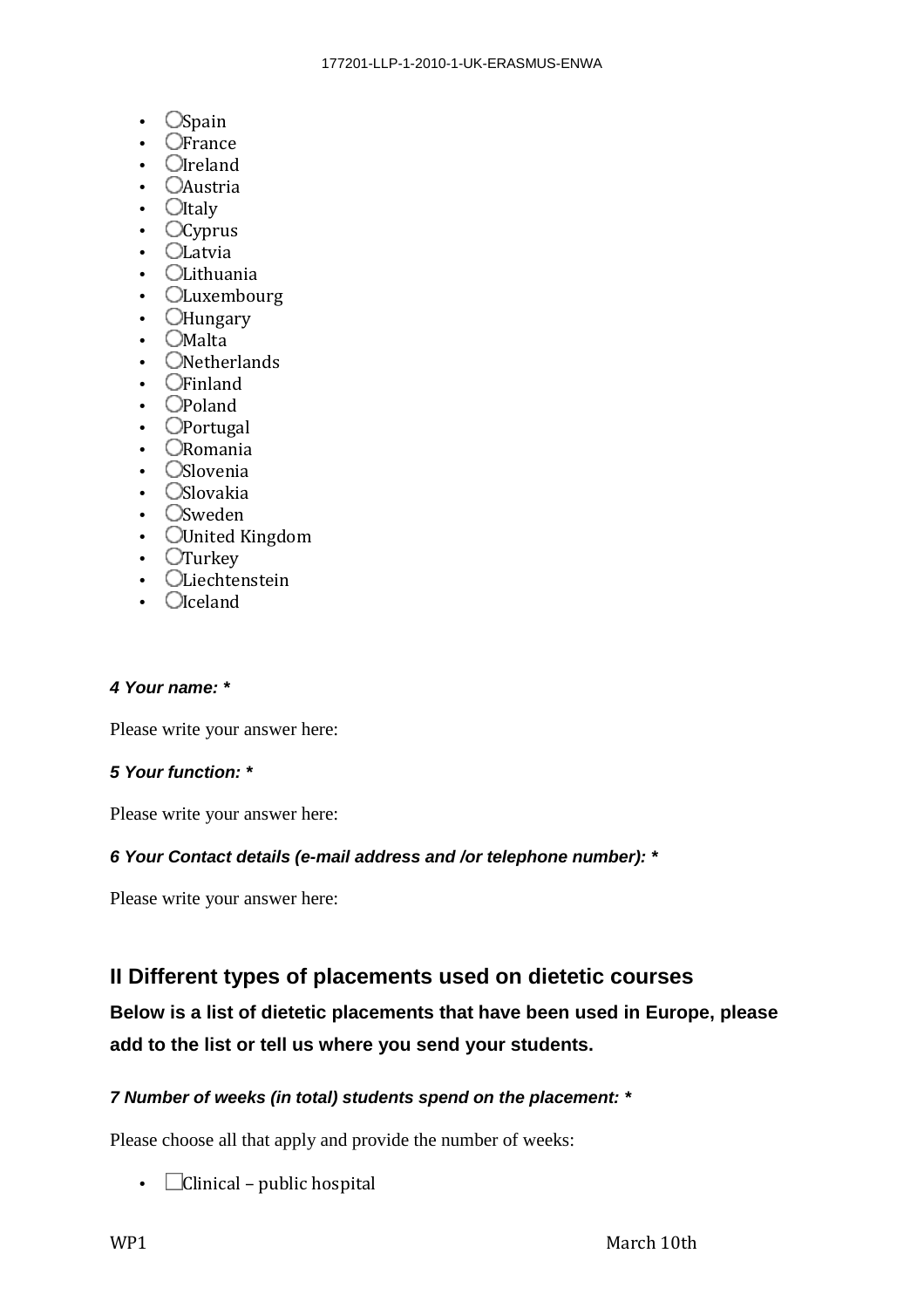- $\Box$ Clinical private clinic
- $\Box$ Clinical: Nursing homes
- $\Box$  Health, Education and social care: Local health centre/ doctor practice
- **Health, Education and social care: Health promotion**
- $\Box$  Health, Education and social care: Schools/Kindergarten
- $\Box$  Health, Education and social care: Local council / Public Health / Government department/Non Governmental Agencies (Charities)
- $\Box$  Catering: Hospital/Nursing homes
- $\Box$ Catering: School/Restaurant (private or public)
- Other: Food Industry
- $\Box$ Other: Private industry eg Human Resources
- $\Box$ Other: Army/Navy/Air force
- $\bullet$   $\Box$ Other: Health institutes
- $\Box$  Other: Research institutes
- $\bullet$   $\Box$ Other: Freelance dietitians
- $\bullet$   $\Box$  Other, please specify
- $\bullet$   $\Box$  Other, please specify
- $\bullet$   $\Box$  Other, please specify
- $\bullet$   $\Box$ Other, please specify

#### **8 Remarks:**

Please write your answer here:

#### **9 Are students supervised on placement by a dietician employed by the placement? (If the proposed type of placement is not applicable for you, please answer "No").**

Please choose the appropriate response for each item:

|                                                                                                                                   | <b>Yes Uncertain No</b> |  |  |
|-----------------------------------------------------------------------------------------------------------------------------------|-------------------------|--|--|
| Clinical – public hospital                                                                                                        |                         |  |  |
| Clinical – private clinic                                                                                                         |                         |  |  |
| <b>Clinical: Nursing homes</b>                                                                                                    |                         |  |  |
| Health, Education and social care: Local health centre/ doctor<br>practice                                                        |                         |  |  |
| Health, Education and social care: Health promotion                                                                               |                         |  |  |
| Health, Education and social care: Schools/Kindergarten                                                                           |                         |  |  |
| Health, Education and social care: Local council/ Public<br>Health/Government department/Non Governmental Agencies<br>(Charities) |                         |  |  |
| <b>Catering: Hospital/Nursing homes</b>                                                                                           |                         |  |  |
| Catering: School/Restaurant (private or public)                                                                                   |                         |  |  |
| <b>Other: Food Industry</b>                                                                                                       |                         |  |  |
| <b>Other: Private industry eg Human Resources</b>                                                                                 |                         |  |  |
| Other: Army/Navy/Air force                                                                                                        |                         |  |  |
| <b>Other: Health institutes</b>                                                                                                   |                         |  |  |
|                                                                                                                                   |                         |  |  |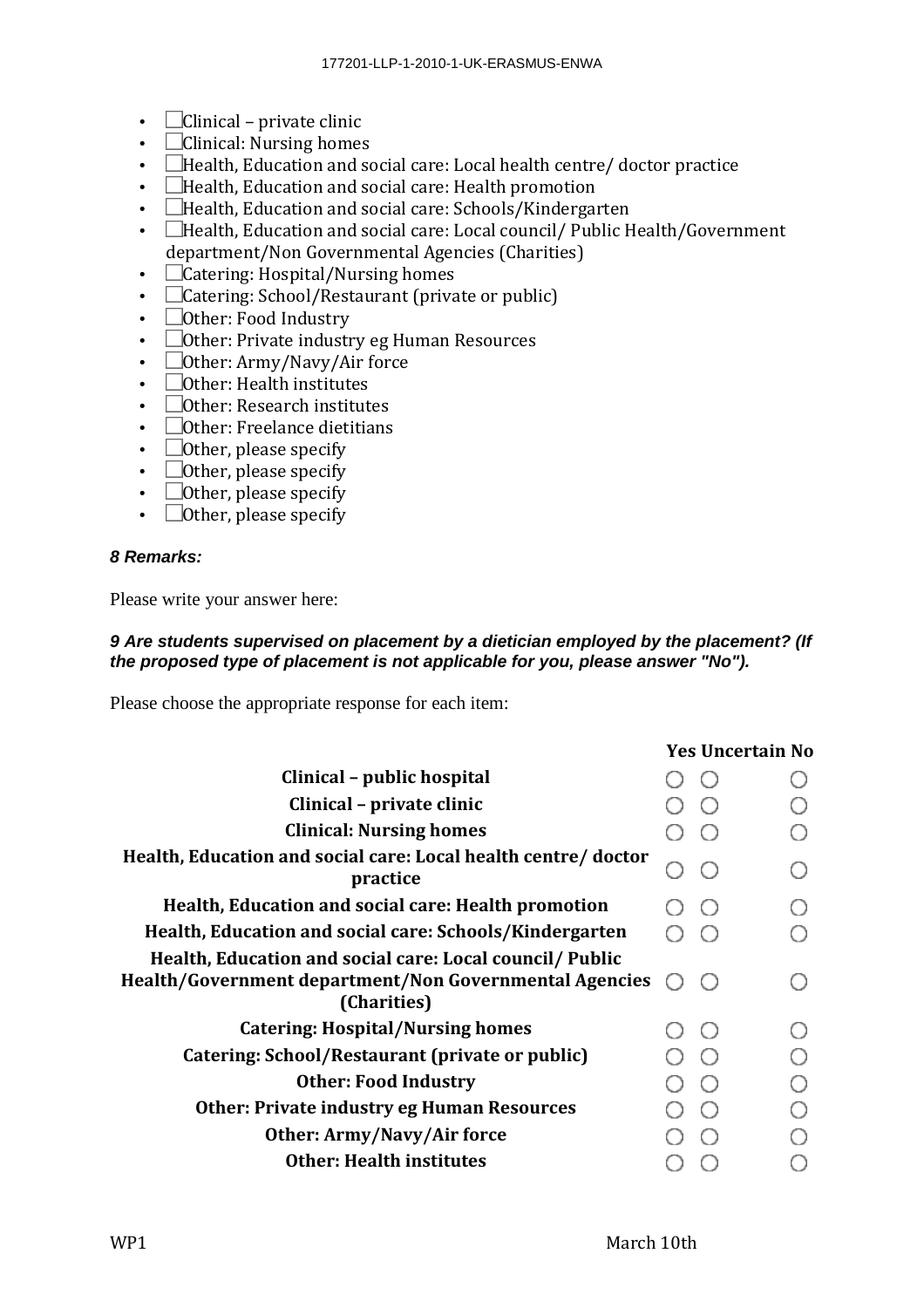| <b>Yes Uncertain No</b>                         |  |
|-------------------------------------------------|--|
| $(\ )$                                          |  |
|                                                 |  |
| $(\ )$<br>( )                                   |  |
| $\left( \begin{array}{c} 1 \end{array} \right)$ |  |
|                                                 |  |
|                                                 |  |
|                                                 |  |

# **III Preparation, agreements and standards in different types of**

# **placements**

Practice Placement Standards were adopted unanimously by European Federation of the Associations of Dietitians (EFAD) in 2010 as best practice for the education and training of dietetic students in Europe. They compliment the European Benchmark Statement for Academic Programmes.

Please answer "Yes" or "No" to the questions of this section, because we are interested to know:

-if you are aware of these Standards

(http://www.thematicnetworkdietetics.eu/frames.asp?actionID=0)

-and if so, how many of these Standards are already in place for dietetic student placements.

Finally we are also interested in your standards. Some partners have already uploaded documents for DIETS

1. If so, we kindly invite you to check the DIETS Website at:

http://www.thematicnetworkdietetics.eu/

For documents that are already available to support the standards. If not, and for all new partners, please upload your standards (in your language or in English) to share. If uploading is not possible, please send them to Reka Kegyes (rekakegyes@yahoo.com). *Please mark ALL your documents with your DIETS partner number.* 

## **10 Learning outcomes are set for the practice placement(s) and they contribute to the overall aims for the programme.\***

Please choose only one of the following: Yes No

## **11 The learning outcomes are clear to the practice placement teacher, student and academic member of staff (They are published for all).\***

Please choose only one of the following: Yes No

# **12 Each learning outcome is assessed on the placement where it is taught. \***

Please choose only one of the following: Yes No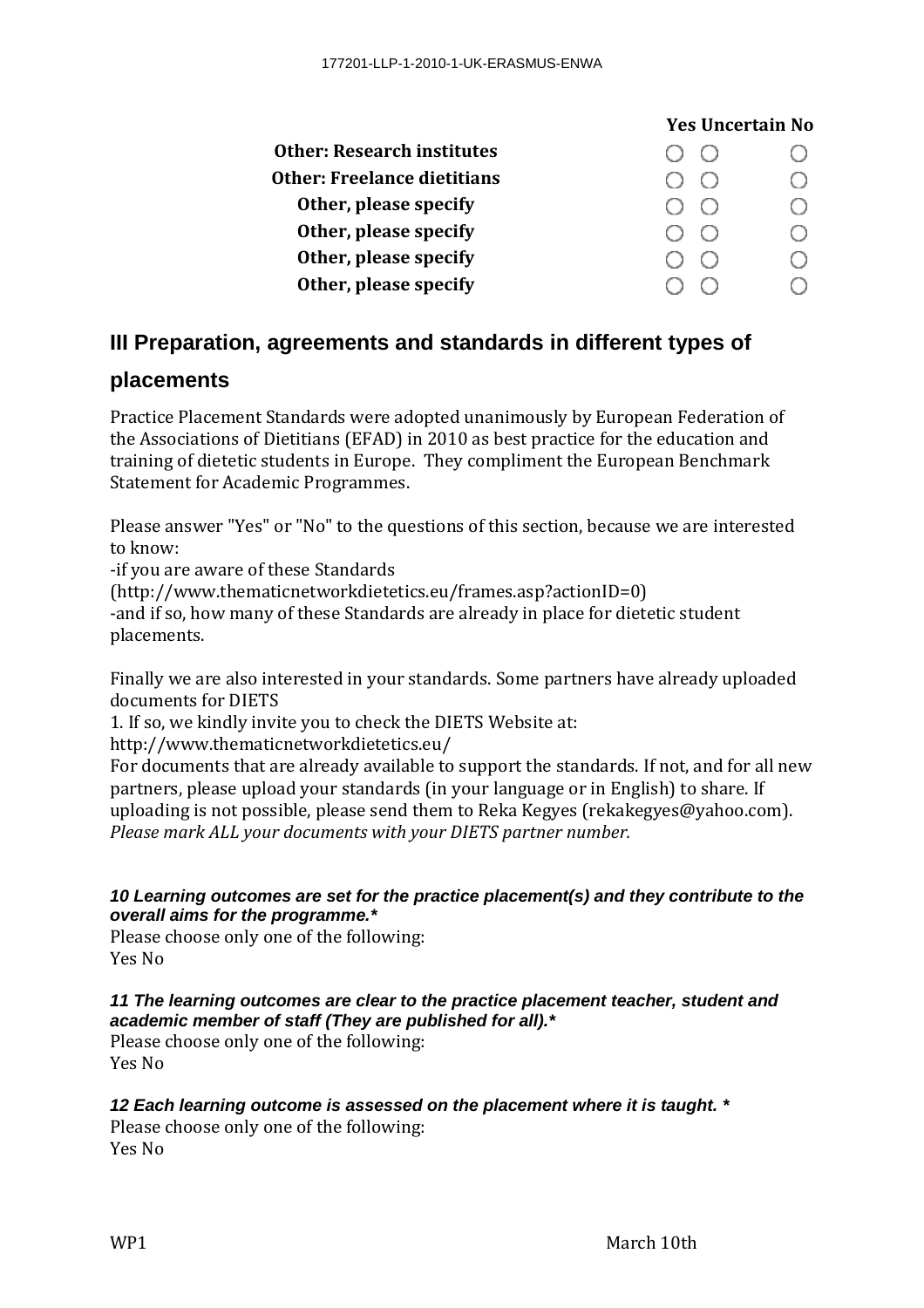#### **13 The Higher Education Institution (HEI) is responsible for the academic standards and quality of all practice placements. \***

Please choose only one of the following: Yes No

# **14 The HEI has policies, standards and procedures to test and approve practice placement and monitor their ongoing quality of delivery of learning. \***

Please choose only one of the following: Yes No

## **15 The practice placement has a formal agreement of the roles and responsibilities including termination of an agreement. \***

Please choose only one of the following: Yes No

## **16 Information, support and guidance materials are available and drawn-up and/or agreed by the practice placement partners and HEIs together \***

Please choose only one of the following: Yes No

#### **17 Students are expected to demonstrate lifelong learning whilst on practice placement; and the HEI prepares the students in development of this skill. \***

Please choose only one of the following: Yes No

# **18 The practice placement AND HEI make clear the role, responsibilities and entitlements the student may expect while on their placement. \***

Please choose only one of the following: Yes No

## **19 Clear procedures are in place and well known if problems occur during the practice placement or a complaint needs to be made. \***

Please choose only one of the following: Yes No

#### **20 The HEI provides clear guidance for the practice placement on how to monitor and report student progress at the end of the placement (Evaluation of the students progress). \***

Please choose only one of the following: Yes No

# **21 The HEI provides support and training for the teachers and supervisors.\***

Please choose only one of the following: Yes No

#### **22 All staff in the HEI or the practice placement is encouraged (has the opportunity) to undertake staff development to maintain a high quality learning experience for the student \***

Please choose only one of the following: